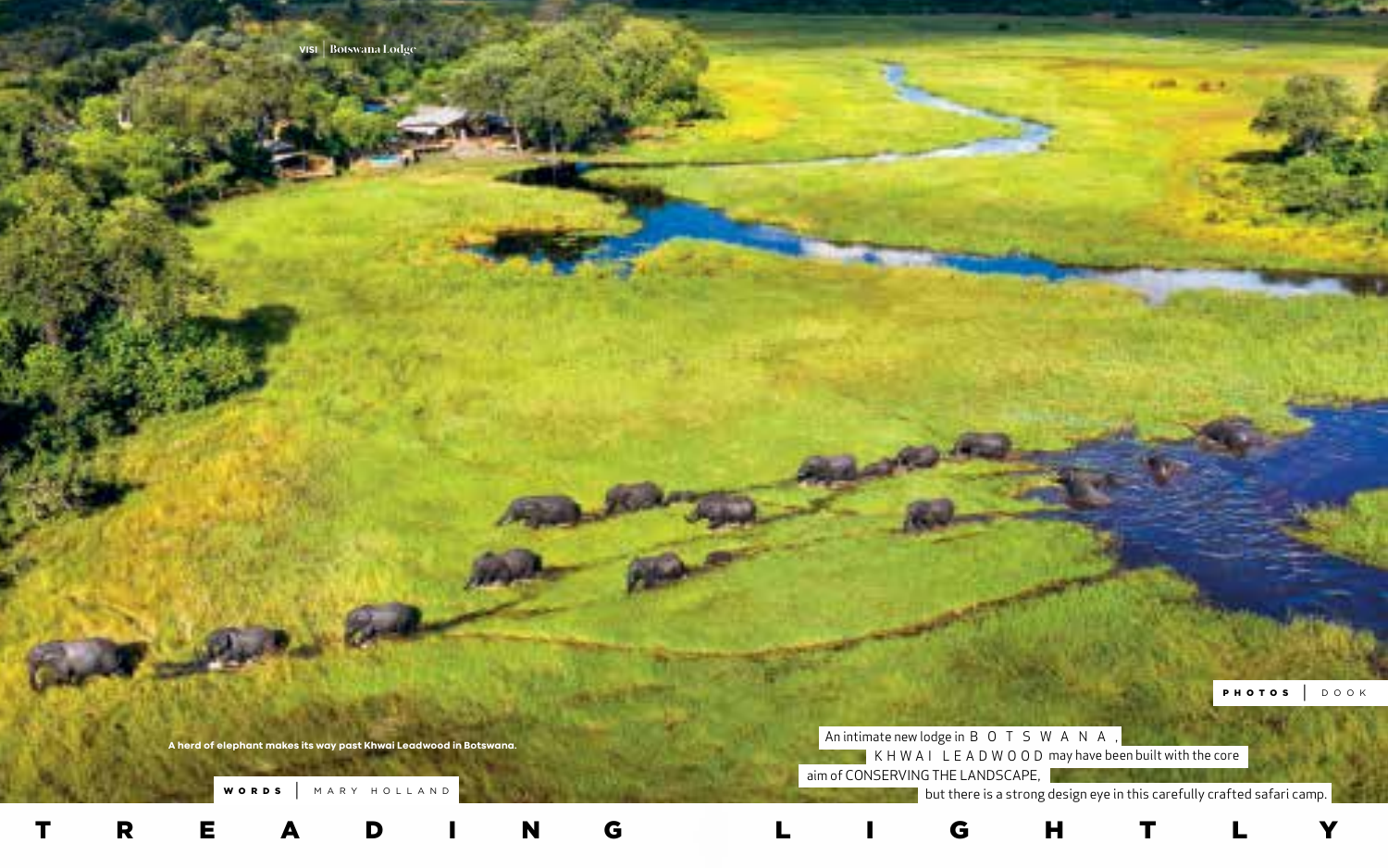**THIS PAGE, FROM LEFT Beks Ndlovu, founder and CEO of African Bush Camps; the lodge's entrance area features a standout chandelier by Mud Studio; guests have the option of enjoying breakfast alfresco. OPPOSITE, FROM TOP The lodge spills out onto the Khwai River; a mid-morning mokoro ride.**



decking for which the material had to be sustainably grown and certified. "Wherever possible, natural materials were used and Botswana crafts were celebrated."

But perhaps the most captivating design element is nature's doing: the twisting river that leads the eye through a grassy landscape, and onto hippos, elephants and golden sunsets. **africanbushcamps.com | foxbrowne.com** 

The six-room tented camp is loaded with eye-catching pieces such as woven baskets, sly wooden crocodiles pinned to the pool deck, a custom beaded chandelier by Mud Studio that dangles in the entrance, and steel cabinets created from small Kavango baskets in collaboration with Design Afrika. The honey-coloured palette, inspired by the Okavango Delta's wintertime hues, is seamlessly licked throughout the property. "The grass was the base colour, which morphed into a mustard, outlined with black and white," says Debra. In the river-facing tented suites, headboards are made from flat baskets, providing a fresh take on basket-ware from northern Botswana, and the steel beds feature draped mosquito nets, mustard linen pillows and earthy throws by African Jacquard. There are also less obvious design elements that serve as proof of Beks's attention to detail, like the shape of the camp, which is designed to resemble a bird in flight – something that can only be seen from above.



At African Bush Camps, design is important – but **CONSERVING THE LANDSCAPE** is critical.



as the aluminium boat glides through the reeds and launches onto the bank, the motor now killed. It's nighttime and Khwai Leadwood, African Bush Camps' new lodge on the Khwai River in the Khwai Concession, is aglow with lanterns, the bush alive with the croaking of frogs. "People said it would never happen – but sometimes it just takes a little bit of time."

For Beks, patience (five years of it) was a worthy exchange for the perfect riverside site, which isn't easy to come by. "You see how the river bends," he says standing by the firepit on a sunken deck shaded by a leadwood tree, pointing to the U-shaped curve in the waterway. From this spot, the hook in the river guides your eye through the grassland and onto the neighbouring Moremi Game Reserve – and you can see why he held out for this precise location.

Beks is a stickler for details, but it was with the help of design duo Debra Fox and Chris Browne of Fox Browne Creative that the lodge became a reality. Turned around in six months, it was a project only experts could pull off. Not only did the team need to bring their sharp design skills, they also had to ensure they were gentle on the fragile landscape. At African Bush Camps, design is important – but conserving the landscape is critical. "The tents had to have as little impact as possible, and because of the solar farm, we had to choose electrical appliances very carefully," says Debra, adding that there were many elements to consider – such as the wooden

## RIVER," SAYS BEKS NDLOVU, FOUNDER AND CEO OF AFRICAN BUSH CAMPS,

## D R E A M E D

## OF HAVING A SITE ON THE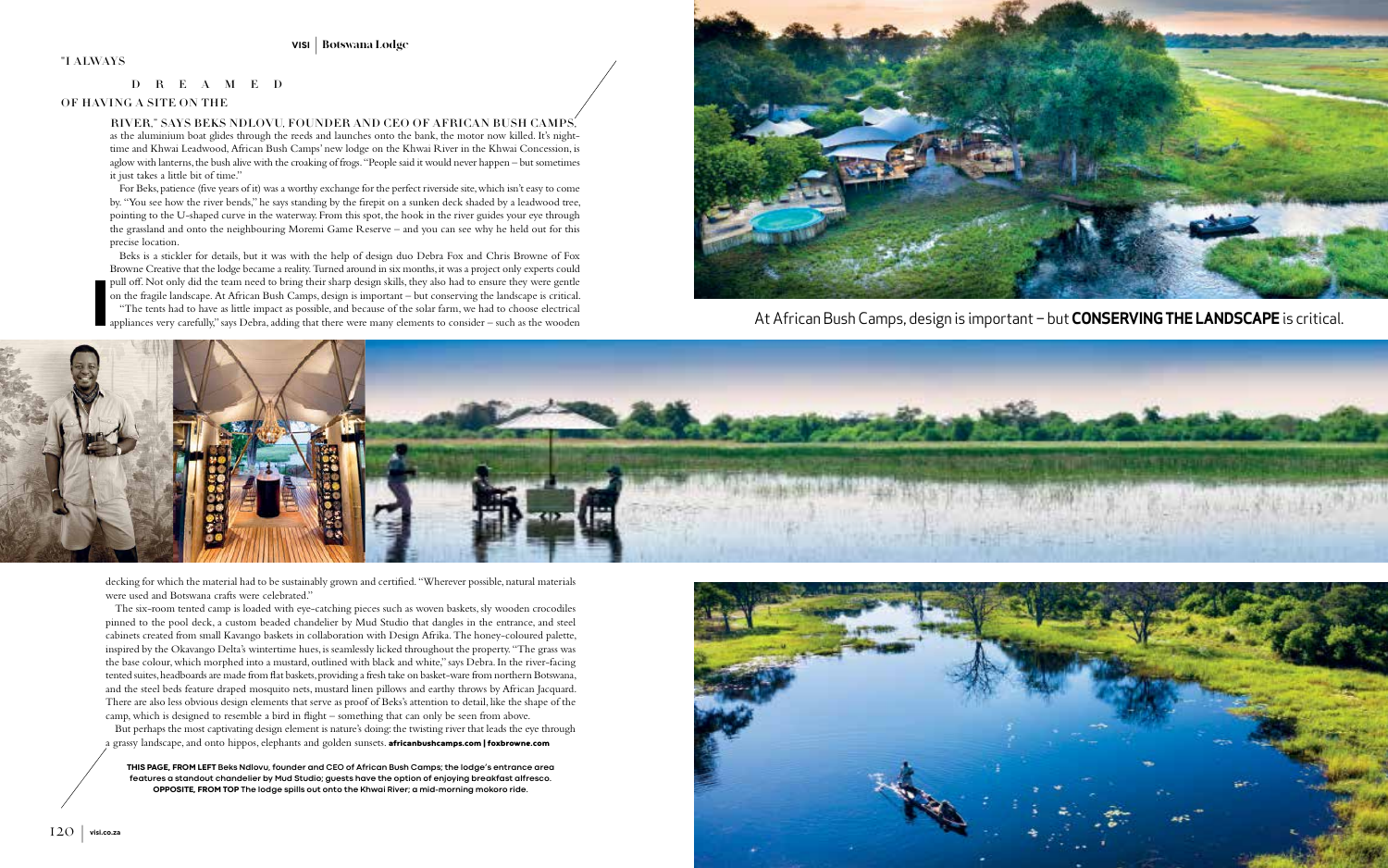

**ABOVE The decked lounge area looks out onto the Khwai River and the surrounding grasslands. BELOW Fox Browne Creative incorporated the warm winter hues prevalent in the Okavango Delta into the lodge's colour palette. OPPOSITE In the bar area, hard steel pieces are offset by a mixture of textured rattan and plush furnishings.**

**VISI** | Botswana Lodge

幟

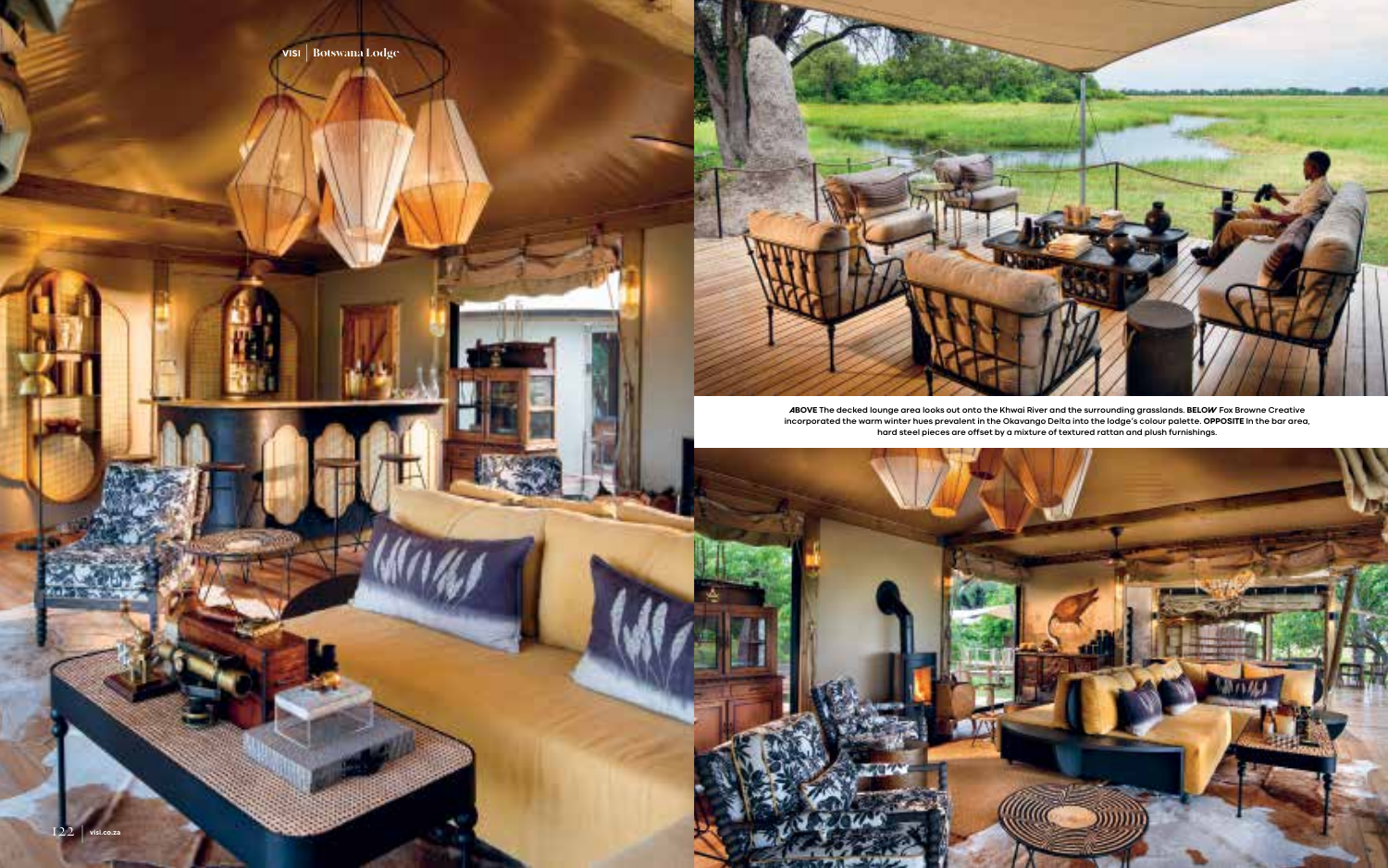



40

赵



**ABOVE Raised on a timber deck, the firepit provides a great view of the river bend. BELOW Around the pool, crocodile sculptures are cleverly pinned to the deck. OPPOSITE At check-in, guests are welcomed in the reception area, which is dominated by a basket chandelier – an example of craftsmanship typical of northern Botswana.**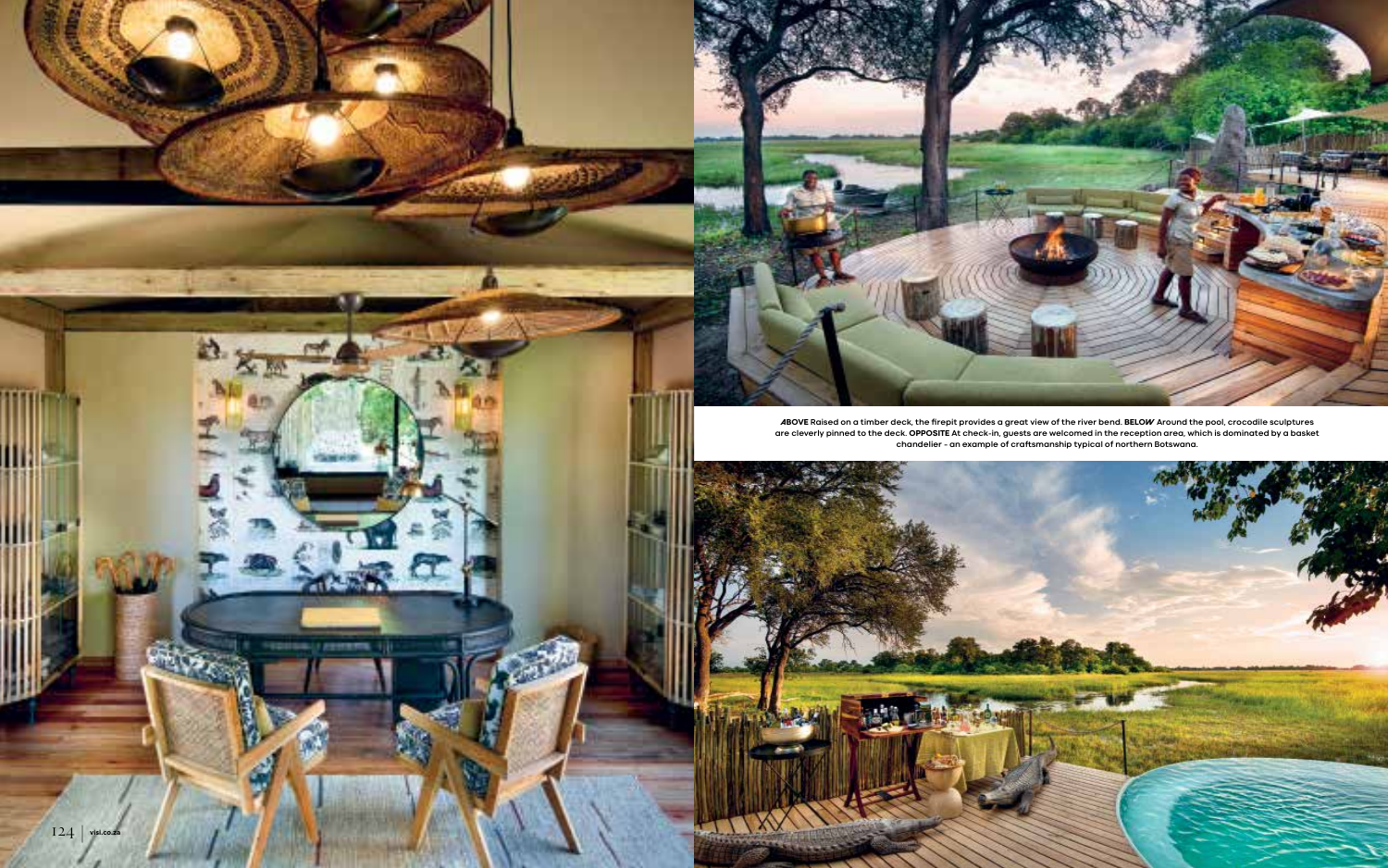**ABOVE Reminiscent of a campfire, the firepit area provides a space for guests to share their stories from the day. BELOW The river wetlands are a unique sundowner spot.** 



**ABOVE In the evenings, Khwai Leadwood turns into a fairyland illuminated by lanterns. BELOW Meals are cooked on the open fire in the boma, and shared by guests under the night skies.**